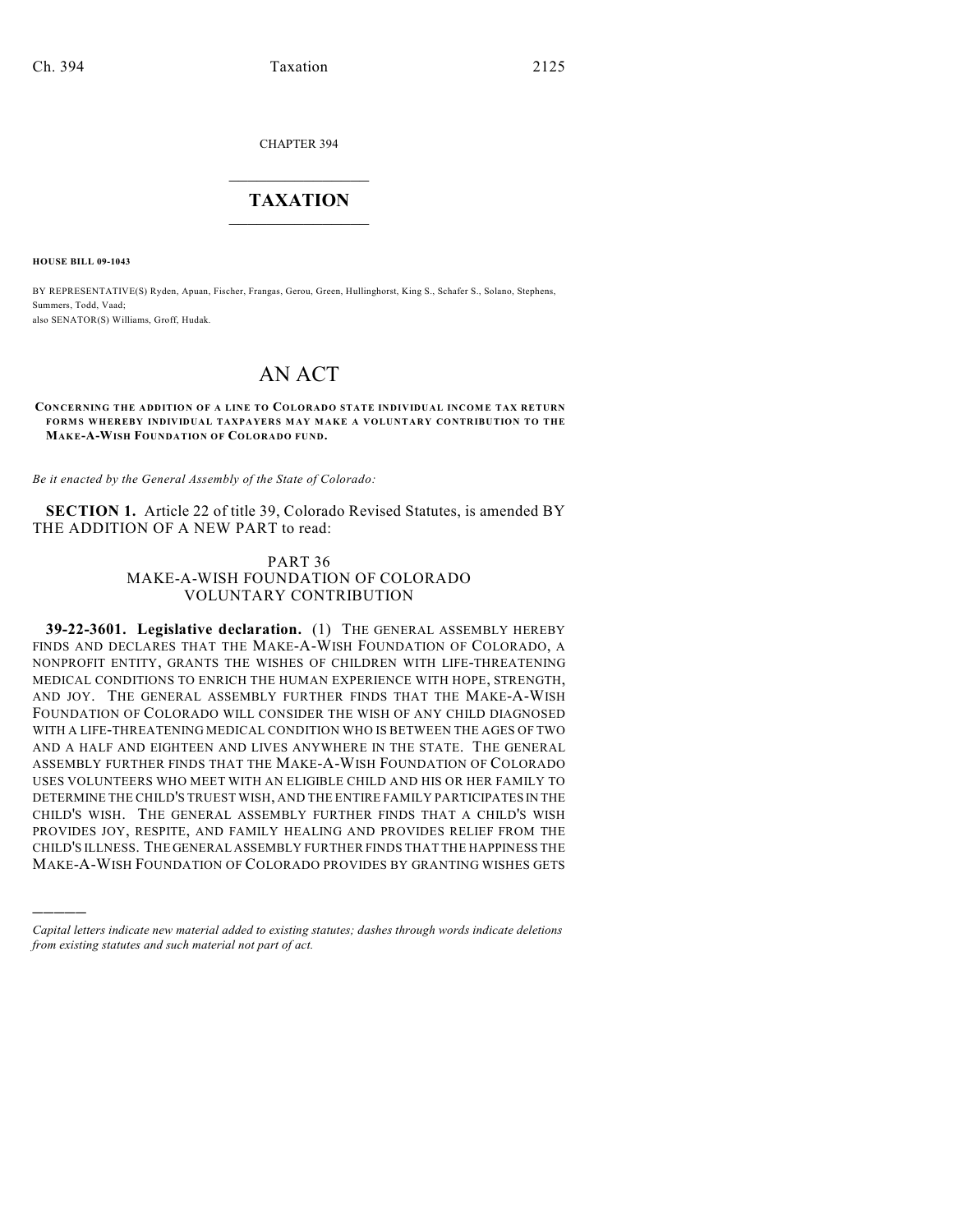#### 2126 Taxation Ch. 394

WHOLE FAMILIES OUT OF HOSPITALS AND OFFERS THEM A TIME OF FUN AND TOGETHERNESS. THE GENERAL ASSEMBLY FURTHER FINDS THAT THE AVERAGE COST OF GRANTING A WISH IS SIX THOUSAND DOLLARS, ALTHOUGH SOME WISHES COST MUCH LESS, AND SOME COST MUCH MORE, AND THE MAKE-A-WISH FOUNDATION OF COLORADO RELIES ON IN-KIND GIFTS AND DONATIONS FROM INDIVIDUALS, GROUPS, AND CORPORATIONS AS WELL AS THE GENEROUS DONATION OF TIME FROM MANY VOLUNTEERS.

(2) IN ORDER TO ASSIST THE MAKE-A-WISH FOUNDATION OF COLORADO IN FULFILLING ITS MISSION, THE GENERAL ASSEMBLY RECOGNIZES THAT MANY CITIZENS OF COLORADO MAY BE WILLING TO PROVIDE MONEYS TO ASSIST IN THE MAKE-A-WISH FOUNDATION OF COLORADO'S EFFORTS. IT IS THEREFORE THE INTENT OF THE GENERAL ASSEMBLY TO PROVIDE COLORADO CITIZENS THE OPPORTUNITY TO SUPPORT THE EFFORTS OF THE MAKE-A-WISH FOUNDATION OF COLORADO BY ALLOWING CITIZENS TO MAKE A VOLUNTARY CONTRIBUTION ON THEIR STATE INCOME TAX RETURNS FOR SUCH PURPOSE.

**39-22-3602. Voluntary contribution designation - procedure.** FOR INCOME TAX YEARS COMMENCING ON OR AFTER JANUARY 1, 2009, BUT PRIOR TO JANUARY 1, 2012, THE COLORADO STATE INDIVIDUAL INCOME TAX RETURN FORM SHALL CONTAIN A LINE WHEREBY EACH INDIVIDUAL TAXPAYER MAY DESIGNATE THE AMOUNT OF THE CONTRIBUTION, IF ANY, THE INDIVIDUAL WISHES TO MAKE TO THE MAKE-A-WISH FOUNDATION OF COLORADO FUND CREATED IN SECTION 39-22-3603 (1).

**39-22-3603. Contributions credited to the Make-A-Wish Foundation of Colorado fund - creation - appropriation.** (1) THE DEPARTMENT OF REVENUE SHALL DETERMINE ANNUALLY THE TOTAL AMOUNT DESIGNATED PURSUANT TO SECTION 39-22-3602 AND SHALL REPORT THAT AMOUNT TO THE STATE TREASURER AND TO THE GENERAL ASSEMBLY. THE STATE TREASURER SHALL CREDIT THAT AMOUNT TO THE MAKE-A-WISH FOUNDATION OF COLORADO FUND, WHICH FUND IS HEREBY CREATED IN THE STATE TREASURY. ALL INTEREST DERIVED FROM THE DEPOSIT AND INVESTMENT OF MONEYS IN THE FUND SHALL BE CREDITED TO THE FUND.

(2) THE GENERAL ASSEMBLY SHALL APPROPRIATE ANNUALLY FROM THE MAKE-A-WISH FOUNDATION OF COLORADO FUND TO THE DEPARTMENT OF REVENUE ITS COSTS OF ADMINISTERING MONEYS DESIGNATED AS CONTRIBUTIONS TO THE FUND. ALL MONEYS REMAINING IN THE FUND AT THE END OF A FISCAL YEAR, AFTER SUBTRACTING THE APPROPRIATION TO THE DEPARTMENT, SHALL BE TRANSFERRED TO THE MAKE-A-WISH FOUNDATION OF COLORADO, A COLORADO NONPROFIT ORGANIZATION.

**39-22-3604. Repeal of part.** THIS PART 36 IS REPEALED, EFFECTIVE JANUARY 1, 2013, UNLESS THE VOLUNTARY CONTRIBUTION TO THE MAKE-A-WISH FOUNDATION OF COLORADO FUND ESTABLISHED BY SECTION 39-22-3602 IS CONTINUED OR REESTABLISHED BY THE GENERAL ASSEMBLY ACTING BY BILL PRIOR TO SAID DATE.

**SECTION 2. Act subject to petition - effective date.** This act shall take effect at 12:01 a.m. on the day following the expiration of the ninety-day period after final adjournment of the general assembly that is allowed for submitting a referendum